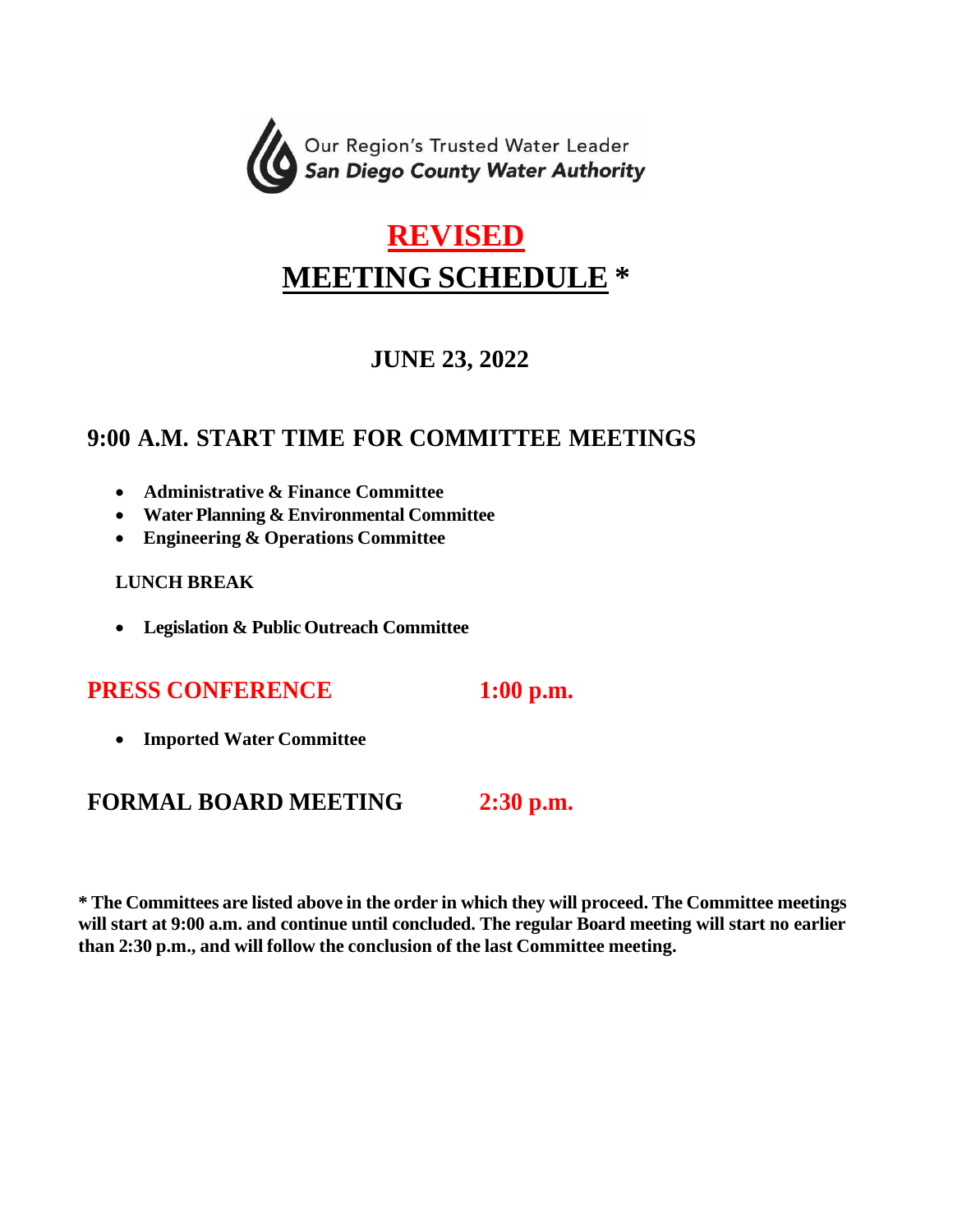

#### **[NOTICE: PER GOVERNOR NEWSOM'S EXECUTIVE ORDERS AND STATE LEGISLATION, THE BELOW MEETING WILL NOT BE HELD IN PERSON BUT ELECTRONICALLY. DIRECTORS WILL BE PROVIDED ELECTRONIC ACCESS INFORMATION SEPARATELY. THE PUBLIC MAY ACCESS THE MEETING ELECTRONICALLY BY GOING TO THIS WEB LINK:**

<https://www.sdcwa.org/meetings-and-documents> **AND THEN CLICKING THE LINK** 

**LISTED BELOW "LIVE STREAM" ON THE RIGHT HAND SIDE OF THE PAGE.** 

**PUBLIC COMMENT MAY BE SUBMITTED BY EITHER OF THESE TWO METHODS:** 

- **(1) BEFORE THE MEETING, OR BEFORE PUBLIC COMMENT CLOSES AT THE MEETING, SUBMIT YOUR TELEPHONE NUMBER BY E-MAIL TO THE CLERK AT [MNELSON@SDCWA.ORG](mailto:MNELSON@SDCWA.ORG) AND THE CLERK WILL CALL YOU WHEN THE BOARD IS READY TO HEAR YOUR PUBLIC COMMENT (THREE MINUTES OR LESS); OR**
- **(2) BEFORE THE MEETING, OR BEFORE PUBLIC COMMENT CLOSES AT THE MEETING, E-MAIL YOUR COMMENT TO THE WATER AUTHORITY GENERAL COUNSEL AT [MHATTAM@SDCWA.ORG,](mailto:MHATTAM@SDCWA.ORG) AND TIME ALLOWING IT MAY BE READ ALOUD AT THE PUBLIC COMMENT PERIOD (THREE-MINUTE LIMIT).**

**IF MODIFICATIONS OR ACCOMMODATIONS FROM INDIVIDUALS WITH DISABILITIES ARE REQUIRED, SUCH PERSONS SHOULD PROVIDE A REQUEST AT LEAST 24 HOURS IN ADVANCE OF THE MEETING BY E-MAIL TO THE WATER AUTHORITY GENERAL COUNSEL AT [MHATTAM@SDCWA.ORG\]](mailto:MHATTAM@SDCWA.ORG)**

#### **REVISED AGENDA FORMAL BOARD OF DIRECTORS' MEETING**

**The mission of the San Diego County Water Authority is to provide a safe and reliable supply of water to its member agencies serving the San Diego region.**

> **JUNE 23, 2022 2:30 p.m.**

- 1. Call to Order.
- 2. Salute to the flag.
- 3. Roll call, determination of quorum. 3-A Report on proxies received.
- 4. Opportunity for members of the public who wish to address the Board on matters within the Board's jurisdiction.
- 5. Additions to Agenda. (Government code Sec. 54954.2(b)).
- 6. Approve the minutes of the Formal Board of Directors' meeting of May 26, 2022.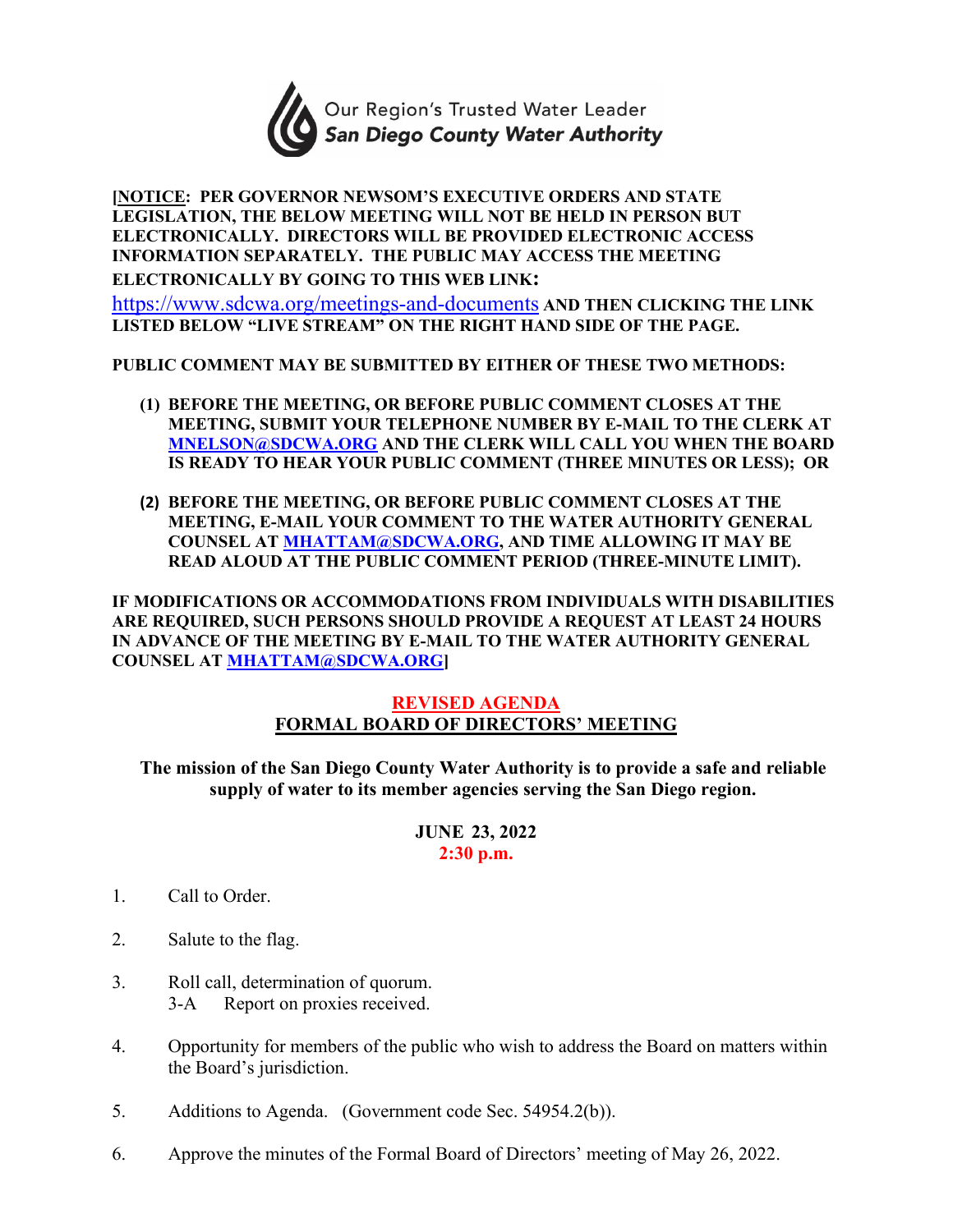

#### 7. PRESENTATIONS AND PUBLIC HEARINGS

7-A Reappointment of Jack Bebee, representing Fallbrook Public Utility District. Term ending July 14, 2028.

#### 8. REPORT BY CHAIRS

- 8-A Chair's Report: Chair Croucher
- 8-B Report of Committee Actions Administrative and Finance Committee Water Planning and Environmental Committee Engineering and Operations Committee Legislation and Public Outreach Committee Imported Water Committee

#### 9. CONSENT CALENDAR

- 9.1 Monthly Treasurer's Report on Investments and Cash Flow. Note and file the Treasurer's report.
- 9.2 Contract Amendment for SageView Advisory Group, LLC, for investment consulting services for the Water Authority's deferred compensation plans. Authorize the General Manager to amend the SageView Advisory Group, LLC, professional services contract to extend the agreement term for an additional sixteen (16) months, in the amount of \$51,418, for continued investment consulting services for deferred compensation plans, increasing the authorized contract amount from \$147,126 to \$198,544.
- 9.3 Financial Strategy Work Group Recommendations.
	- 1. Maintain the current PSAWR administrative rules until the MARW can fully consider the PSAWR program's administrative rules and institute its redesigned rate and charge structure.
	- 2. Accept the Member Agency Rate Workgroup (MARW) Recommendations:
		- a. Extend the Rate Redesign Timeline from CY 2024 to "no sooner than for CY 2025 rates"
		- b. Approve \$200,000 for consultants to be utilized in MARW rate design efforts.
		- c. Allow Member Agencies consultants to listen in on Rate Workgroup meetings. However, each agency's GM or Finance Officer will be the main point of contact for one voice at the meeting.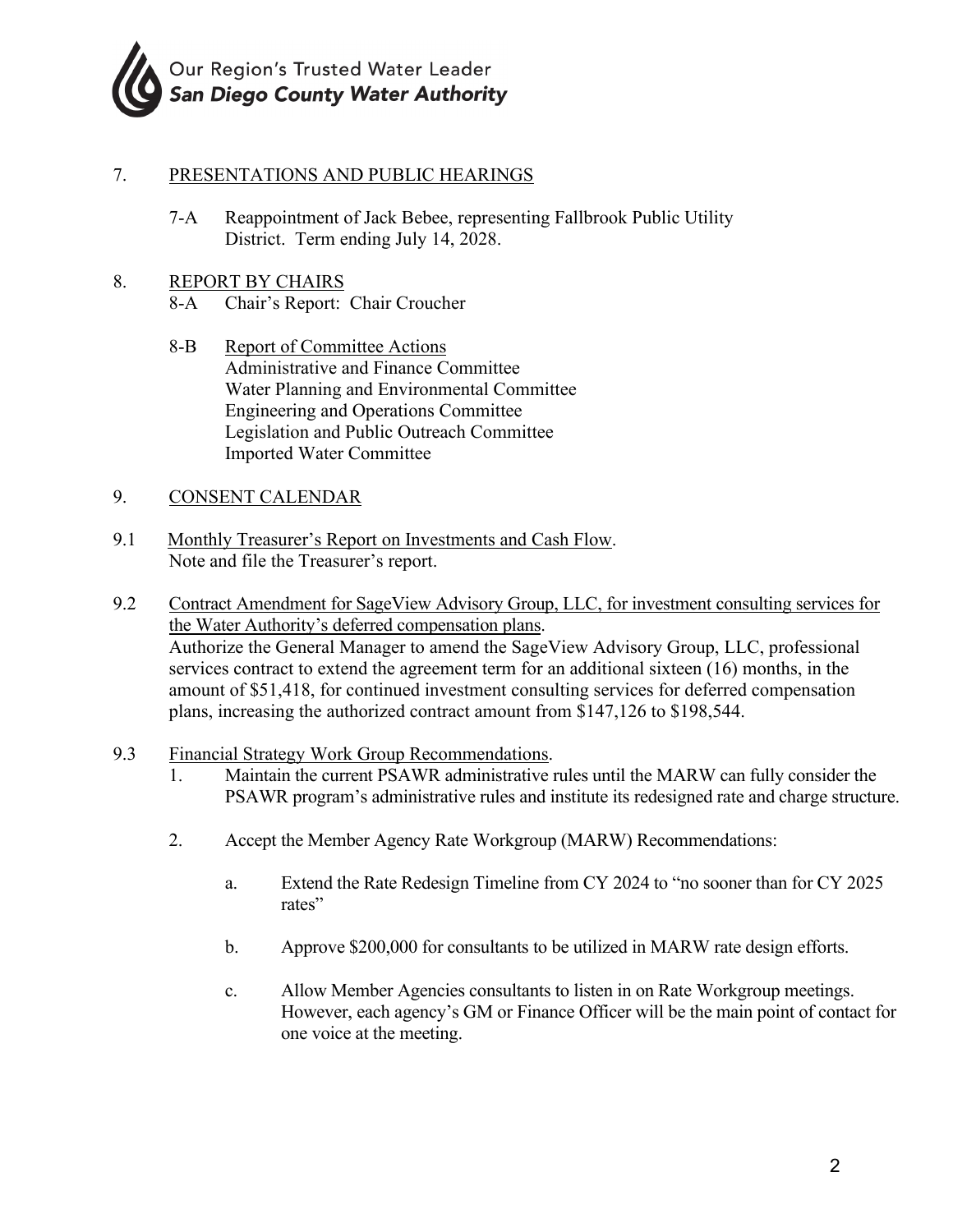

- 9.4 Adopt the Water Authority's Rates and Charges for Calendar Year 2023. a. Conduct the Public Hearing;
	- b. Adopt Ordinance No. 2022- an ordinance of the Board of Directors of the San Diego County Water Authority setting rates and charges for the delivery and supply of water, use of facilities, and provision of services;
	- c. Adopt Resolution No. 2022- a resolution of the Board of Directors of the San Diego County Water Authority continuing the Standby Availability Charge;
	- d. Adopt Ordinance No. 2022- an ordinance of the Board of Directors of the San Diego County Water Authority amending and restating the System Capacity and Water Treatment Capacity Charges imposed by the Water Authority pursuant to Section 5.9 of the County Water Authority Act;
	- e. Find the actions exempt from CEOA pursuant to Public Resources Code  $\S 21080(b)(8)$  and authorize the General Manager to file a notice of exemption.
- 9.5 Consideration of the Fiscal Years 2022 and 2023 Mid-Term Budget Update. Adopt Resolution No. 2022- amending the bi-annual budget for fiscal years 2022 and 2023.
- 9.6 Purchase of Water Authority Business Insurance for Fiscal Year 2023. Authorize the General Manager to purchase property insurance from Swiss Reinsurance Company, Ltd. in the amount of \$250,293, liability insurance from Allied World Assurance Company – CalMutuals JPRIMA in the amount of \$410,741, and workers' compensation insurance from Zenith Insurance Company – CalMutuals JPRIMA in the amount of \$420,148, for a total amount of \$1,081,182.
- 9.7 Carlsbad Desalination Plant Intake Modifications Project: Poseidon Interim Financing. Approve the execution by Poseidon Resources (Channelside) LP (Poseidon) of an amendment to the existing note purchase agreement with Bank of America, N.A. to increase the amount of the existing loan by \$12,980,000 from \$45,000,000 to \$57,980,000 to support development of the final phase of the intake and discharge system modifications.
- 9.8 Professional services contracts with HDR Engineering, Inc. and V&A Consulting Engineers, Inc., for as-needed corrosion control services.
	- a. Authorize the General Manager to award a professional services contract to HDR Engineering, Inc., for a not-to-exceed amount of \$400,000, to provide as-needed corrosion control services for a period of two years with an option to renew for an additional two years.
	- b. Authorize the General Manager to award a professional services contract to V&A Consulting Engineers, Inc., for a not-to-exceed amount of \$150,000, to provide as needed corrosion control services for a period of two years with an option to renew for an additional two years.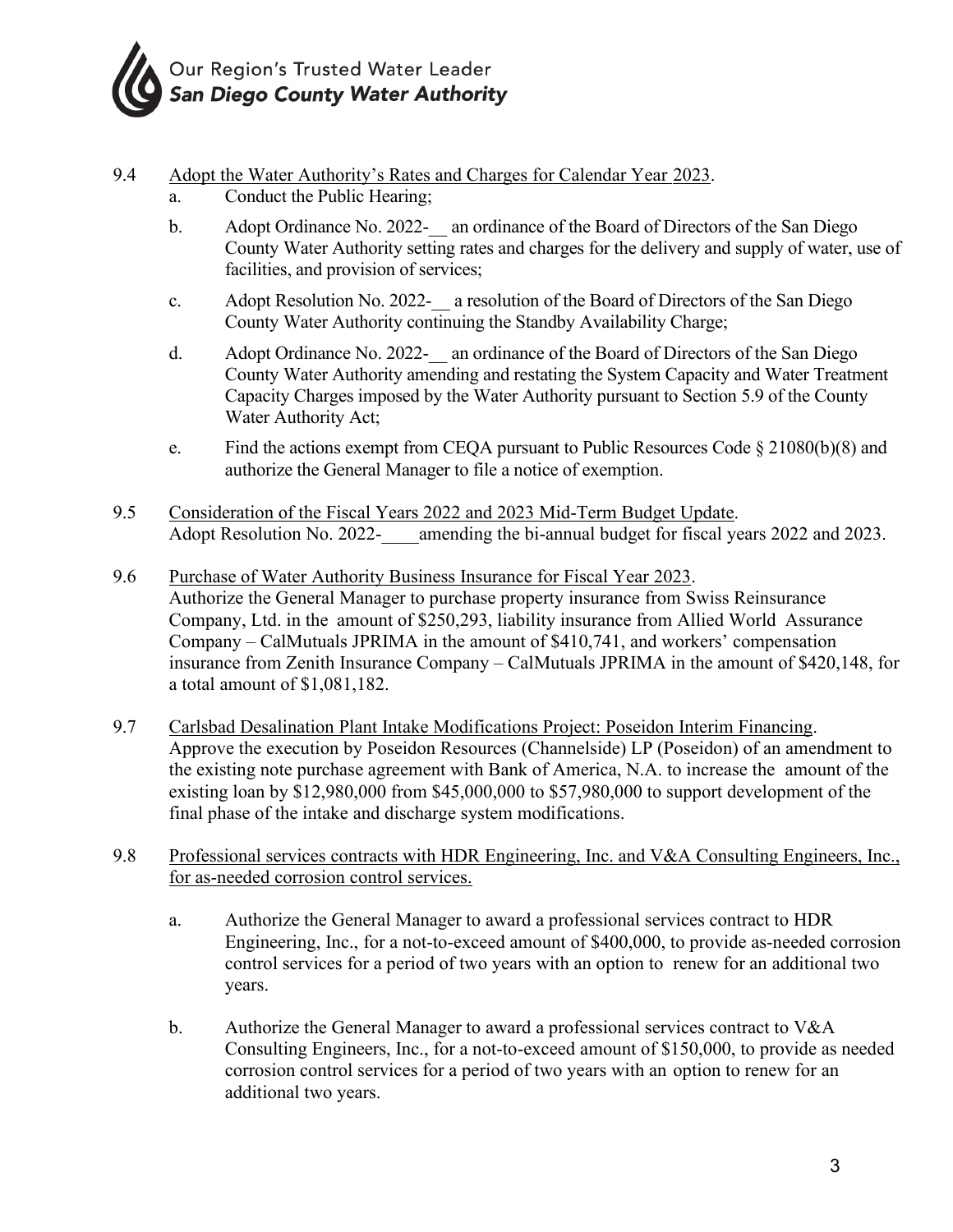

#### 9.9 Adopt positions on various state bills.

- a. Adopt a position of Support on AB 2247 (Bloom), relating to perfluoroalkyl and polyfluoroalkyl substances (PFAS) products: disclosure: publicly accessible reporting platform.
- b. Adopt a position of Support on AB 2638 (Bloom), relating to water bottle filling stations.
- c. Adopt a position of Oppose unless Amended on AB 2895 (Arambula), relating to water: permits and licenses: temporary changes: water or water rights transfers.
- d. Adopt a position of Oppose on SB 1124 (Archuleta), relating to public health goal: primary drinking water standard: manganese.
- e. Adopt a position of Support on SB 1188 (Laird), relating to Safe Drinking Water State Revolving Fund: financial assistance.

#### 10. ACTION / DISCUSSION / INFORMATION

| $10-A$   | <b>Resolution Supporting Water Conservation for the San Diego</b><br>Region.<br><b>Staff recommendation: Adopt Resolution No. 2022-</b> to reaffirm the<br>Water Authority's shared responsibility and long-standing support for<br>water conservation efforts to sustain our most precious natural resource,<br>protect the human right to water, and support the State of California<br>through a combination of local, regional, and state efforts. (Action)                                                                                                                                                                                                                                                                                                                      | Sandra Kerl |
|----------|--------------------------------------------------------------------------------------------------------------------------------------------------------------------------------------------------------------------------------------------------------------------------------------------------------------------------------------------------------------------------------------------------------------------------------------------------------------------------------------------------------------------------------------------------------------------------------------------------------------------------------------------------------------------------------------------------------------------------------------------------------------------------------------|-------------|
| $10 - B$ | SPECIAL AB 361 DETERMINATION<br><b>Assembly Bill 361 Continued Determination Acknowledging the</b><br>Governor of the State of California's Proclamation of a State of<br>Emergency and of Remote Teleconference Meetings of the Legislative<br>Bodies of San Diego County Water Authority due to the Emergency<br>Pursuant to Brown Act Provisions.<br>Staff recommendation: Acknowledge the Governor's proclaimed State<br>of Emergency, and approve continued remote teleconference meetings of<br>the legislative bodies of San Diego County Water Authority due to the<br>emergency pursuant to Brown Act after reconsidering the circumstances<br>and finding that state or local officials continue to impose or recommend<br>measures to promote social distancing. (Action) | Mark Hattam |

10-C Overview of Water Authority Organization. (Presentation) Mark Hattam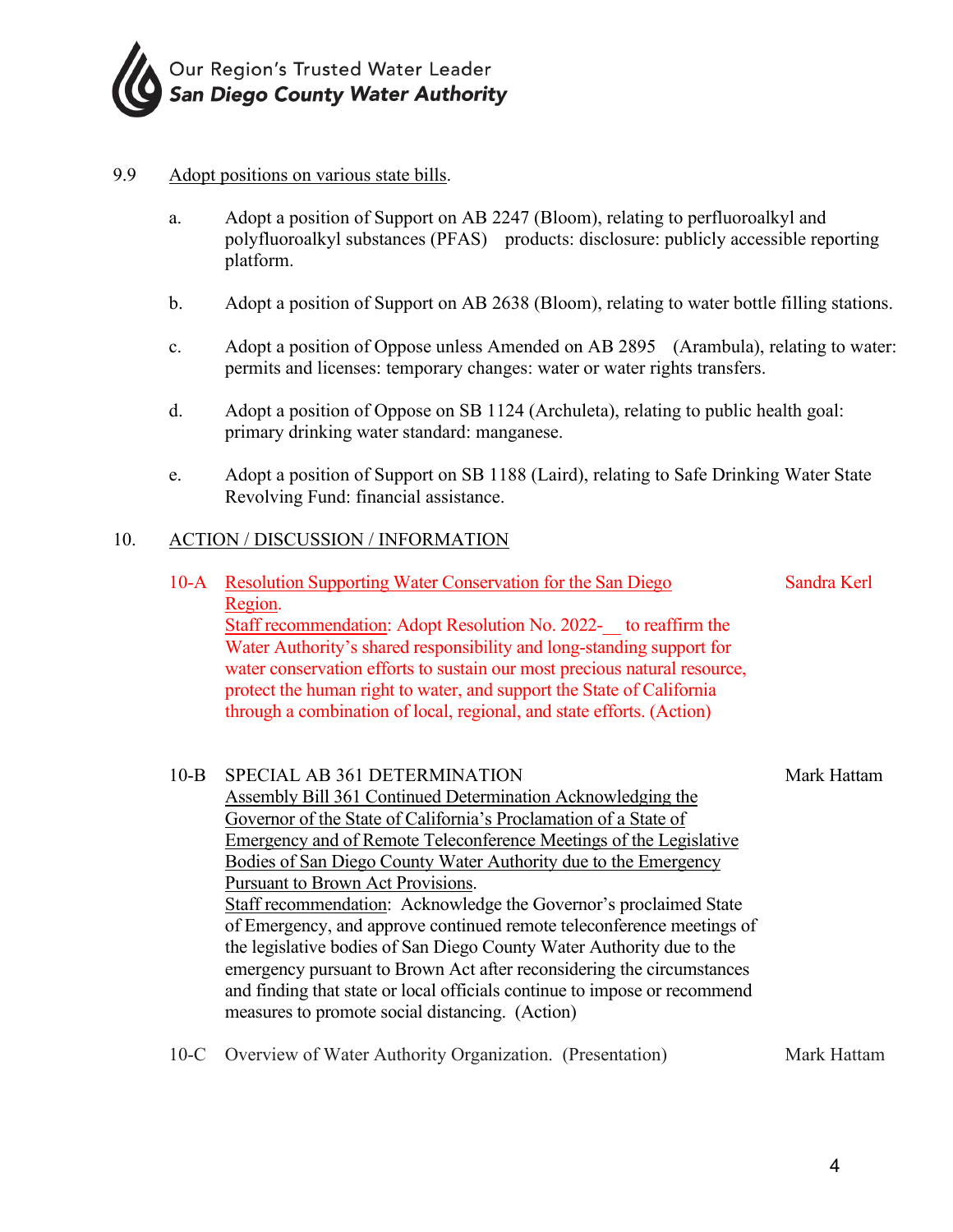

- 11. SPECIAL REPORTS
	- 11-A GENERAL MANAGER'S REPORT Ms. Kerl
	- 11-B GENERAL COUNSEL'S REPORT Mr. Hattam
	- 11-C SANDAG REPORT Director Katz SANDAG Subcommittees: Borders Committee – Director Saxod Regional Planning Committee – Director Boyle
	- 11-D AB 1234 Compliance Reports Directors

#### 12. CLOSED SESSION(S)

- 12-A Public Employee Appointment Government Code §54957(b)(1) Position to be filled: General Counsel
- 12-B Public Employee Performance Evaluation Government Code §54957 Title: General Manager

 Conference with Labor Negotiators, Government Code §54957.6 Designated Board Representatives: Chair, Vice-Chair, Secretary Unrepresented Employee: General Manager

- 12-C Conference with Legal Counsel Anticipated Litigation Government Code §54956.9(d)(2) One Case
- 12-D Conference with Legal Counsel Existing Litigation Government Code §54956.9(d)(1) SDCWA v. Metropolitan Water District of Southern California; San Francisco Superior Court Case Nos. CPF-10-510830; CPF-12-512466; CPF-14-514004; CPF-16-515282; CPF-16-515391; CGC-17-563350; CPF-18-516389; California Court of Appeal (1st District) Case Nos. A146901; A148266; A154325; A161144; A162168; California Supreme Court Case Nos. S243500; and S251025

#### 13. ACTION FOLLOWING CLOSED SESSION

#### 14. OTHER COMMUNICATIONS

#### 15. ADJOURNMENT

**NOTE**: The agendas for the Formal Board meeting and the meetings of the Standing Committees held on the day of the regular Board meeting are considered a single agenda. All information or possible action items on the agenda of committees or the Board may be deliberated by and become subject to consideration and action by the Board.

Melinda Nelson, Clerk of the Board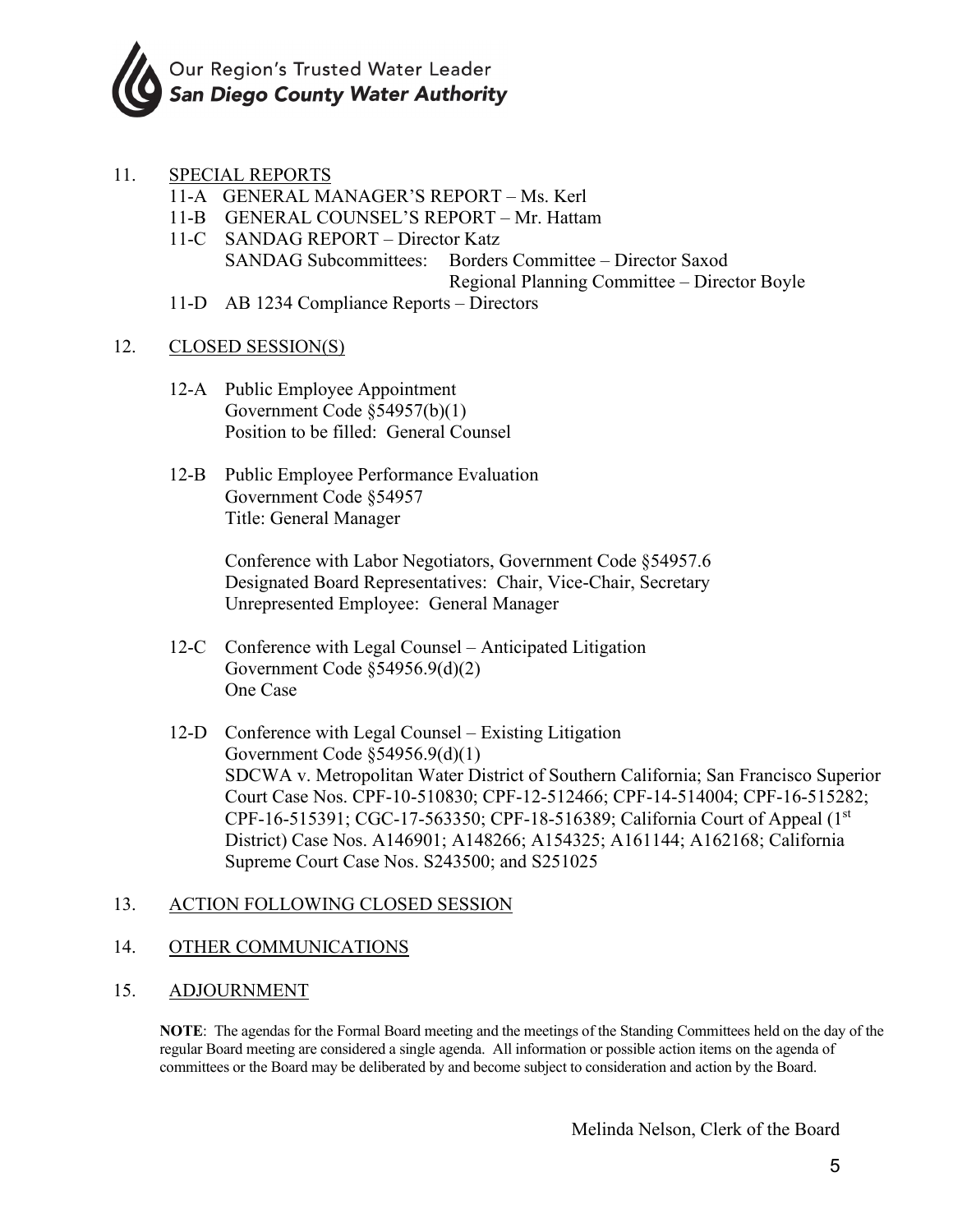

June 20, 2022

#### **Attention: Board of Directors**

#### **Resolution Supporting Water Conservation for the San Diego Region. (Action)**

#### **Staff recommendation**

Adopt Resolution No. 2022-\_\_ to reaffirm the Water Authority's shared responsibility and long-standing support for water conservation efforts to sustain our most precious natural resource, protect the human right to water, and support the State of California through a combination of local, regional, and state efforts.

#### **Alternatives**

Do not adopt the resolution.

#### **Executive Summary**

- The Water Authority has been a statewide leader in conservation as part of its supply reliability and diversification strategy for the past three decades.
- With drought conditions worsening, the Water Authority supports Gov. Newsom's efforts to increase conservation while providing flexibility to local and regional agencies.
- This summer, the Water Authority is partnering with state, regional and local partners to promote water savings through enhanced outreach activities.
- Staff recommends adopting a resolution to highlight the Water Authority's commitment to conservation and protect the region should drought conditions persist for another year.

#### **Fiscal Impact**

There is no direct fiscal impact from adoption of a resolution that supports water conservation in the San Diego region.

#### **Discussion**

California and the West are experiencing what scientists describe as the worst "megadrought" in the past 1,200 years and water resources across the West are severely strained. Since the early 1990s, the Water Authority has taken a leadership position on conservation issues and worked to diversify its water supply sources to prepare for future droughts, including San Diego's water conservation agreement with Imperial Irrigation District made possible by legislation passed by the State of California. On October 19, 2021, Governor Newsom proclaimed a statewide drought emergency due to continuing dry conditions. In response, the Water Authority Board of Directors adopted Resolution No. 2021-24 on October 21, 2021, to activate Level 1 of the Water Authority's Water Shortage Contingency Plan (WSCP). Demand reduction actions under Level 1 included increased water use efficiency and community outreach.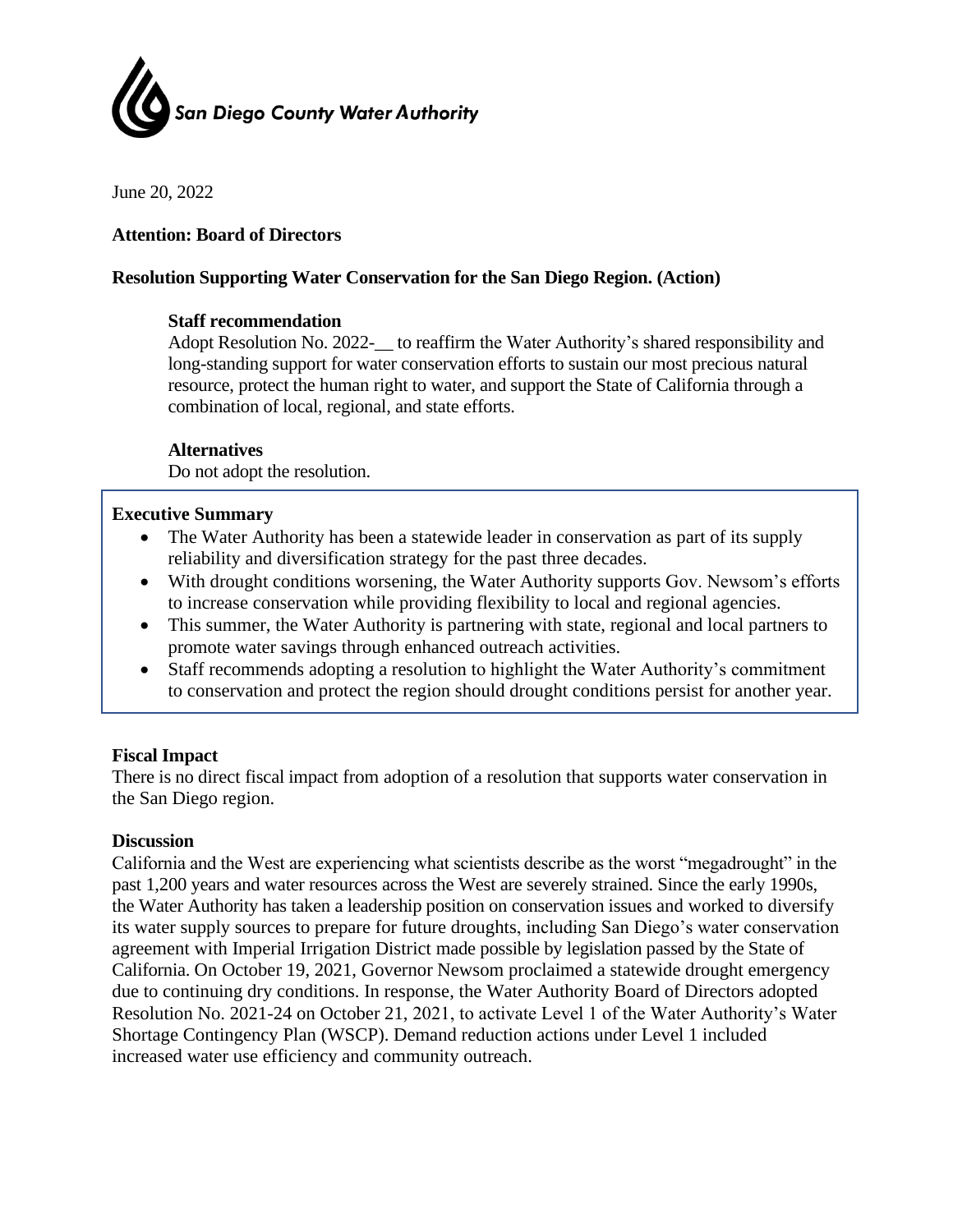Board of Directors June 20, 2022 Page 2 of 2

Dry conditions continued across California into 2022, with January and February being the driest in recorded history for the watersheds that supply much of California's water supply. In response to continuing dry conditions, on March 28, 2022, Governor Newsom signed Executive Order N-7-22. The executive order directed the State Water Resources Control Board (SWRCB) to take several actions. One of those actions was to adopt an emergency regulation to require water suppliers to implement demand reduction response actions included under Level 2 in their WSCPs. The SWRCB adopted that emergency regulation on May 24, 2022. In response to the emergency regulation, the Water Authority implemented the demand reduction actions included in Level 2 of its WSCP on June 10, 2022. As part of those efforts, the Water Authority is advancing an enhanced outreach and education program to support additional water-use efficiency measures that will continue to ensure the long-term sustainability of the region's diversified water supply portfolio if the drought continues into additional dry years.

The Water Authority is working closely with the State of California's "Save Our Water" program and the Metropolitan Water District of Southern California to promote water-efficiency actions and the elimination of water waste by residents and businesses across the San Diego region.

| Prepared by: | Mike Lee, Public Affairs Manager                      |
|--------------|-------------------------------------------------------|
|              | Jeff Stephenson, Water Resources Manager              |
|              | Reviewed by: Kelley Gage, Director of Water Resources |
|              | Approved by: Tish Berge, Assistant General Manager    |

Attachment: Resolution No. 2022-\_\_: A Resolution of the Board of Directors of the San Diego County Water Authority in Support of Increasing Water Conservation Across the San Diego Region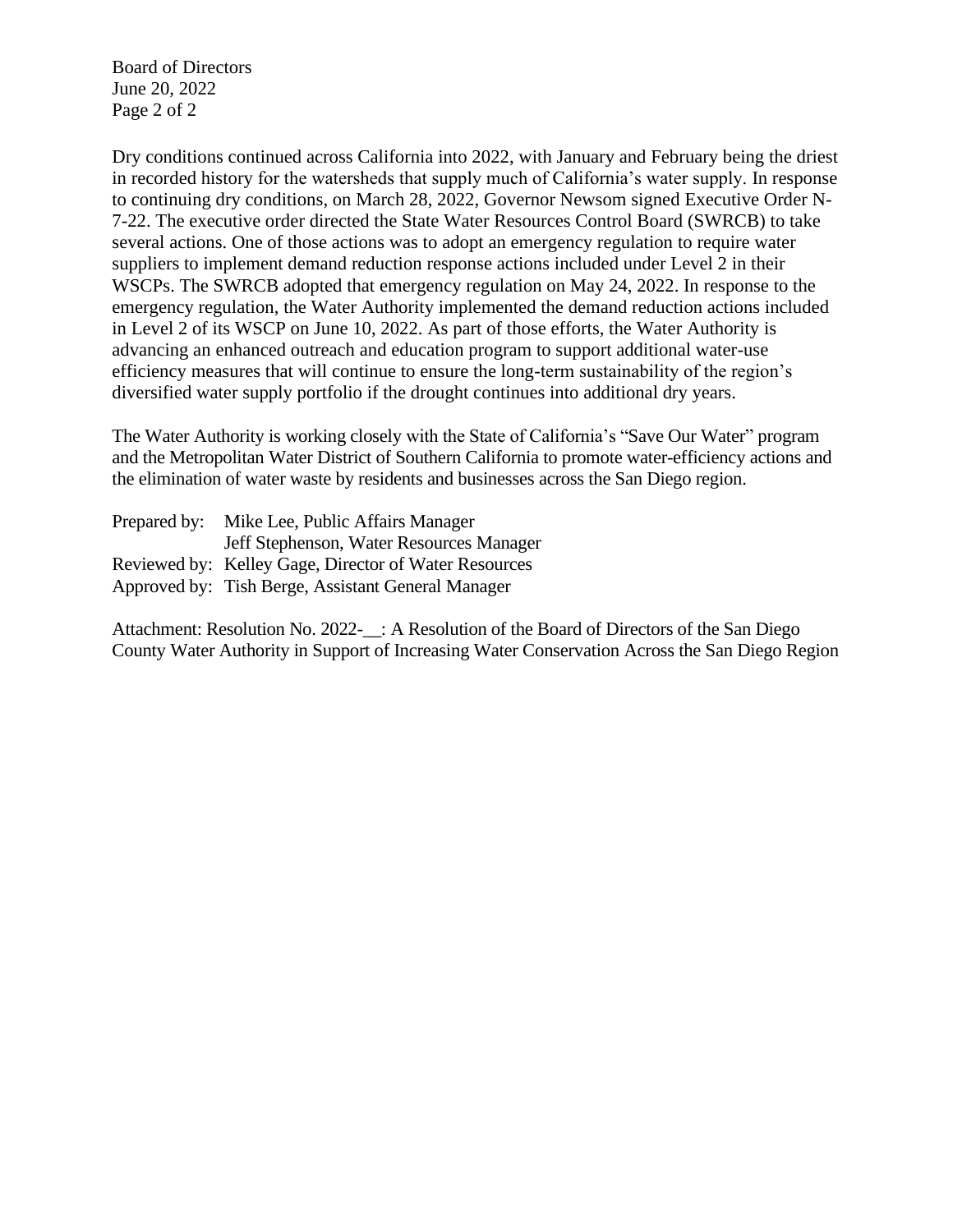#### RESOLUTION NO. 2022-\_\_\_\_\_\_\_

#### A RESOLUTION OF THE BOARD OF DIRECTORS OF THE SAN DIEGO COUNTY WATER AUTHORITY IN SUPPORT OF INCREASING WATER CONSERVATION ACROSS THE SAN DIEGO REGION

WHEREAS, the San Diego region has a 30-year track record of conservation leadership, including sponsoring the initial low-flow toilet legislation in California; and

WHEREAS, the Water Authority offers and promotes numerous conservation tools, tips and resources for homes, businesses, public agencies, and farmers; and

WHEREAS, the Water Authority has worked for decades with its member agencies to increase adoption of low-water landscapes through a variety of projects and award-winning classes; and

WHEREAS, the Water Authority coordinates regional conservation outreach efforts with its member agencies; and

WHEREAS, more than 100,000 San Diego County residents have participated in local and regional water-saving programs such as WaterSmart Checkups and device rebates; and

WHEREAS, the Water Authority partners with San Diego Gas & Electric (SDG&E) to provide direct installations of water-saving devices in disadvantaged communities; and

WHEREAS, total water use in the San Diego region remains below where it was at the start of the last drought; and

WHEREAS, residents and businesses have reduced per capita water use in the San Diego region by more than 40 percent since 1990; and

WHEREAS, the Water Authority has been recognized as a national leader in conservation by the U.S. Environmental Protection Agency; and

WHEREAS, increased aridification has created an urgency for water conservation across the state; and

WHEREAS, in response to Governor Newsom's October 19, 2021, Proclamation of a State of Drought Emergency, the Water Authority Board of Directors adopted Resolution No. 2021-24 on October 21, 2021, to activate Level 1 of the Water Authority's Water Shortage Contingency Plan; and

WHEREAS, in response to Governor Newsom's Executive Order N-7-22, the Water Authority activated the demand-reduction actions included in Level 2 of its Water Shortage